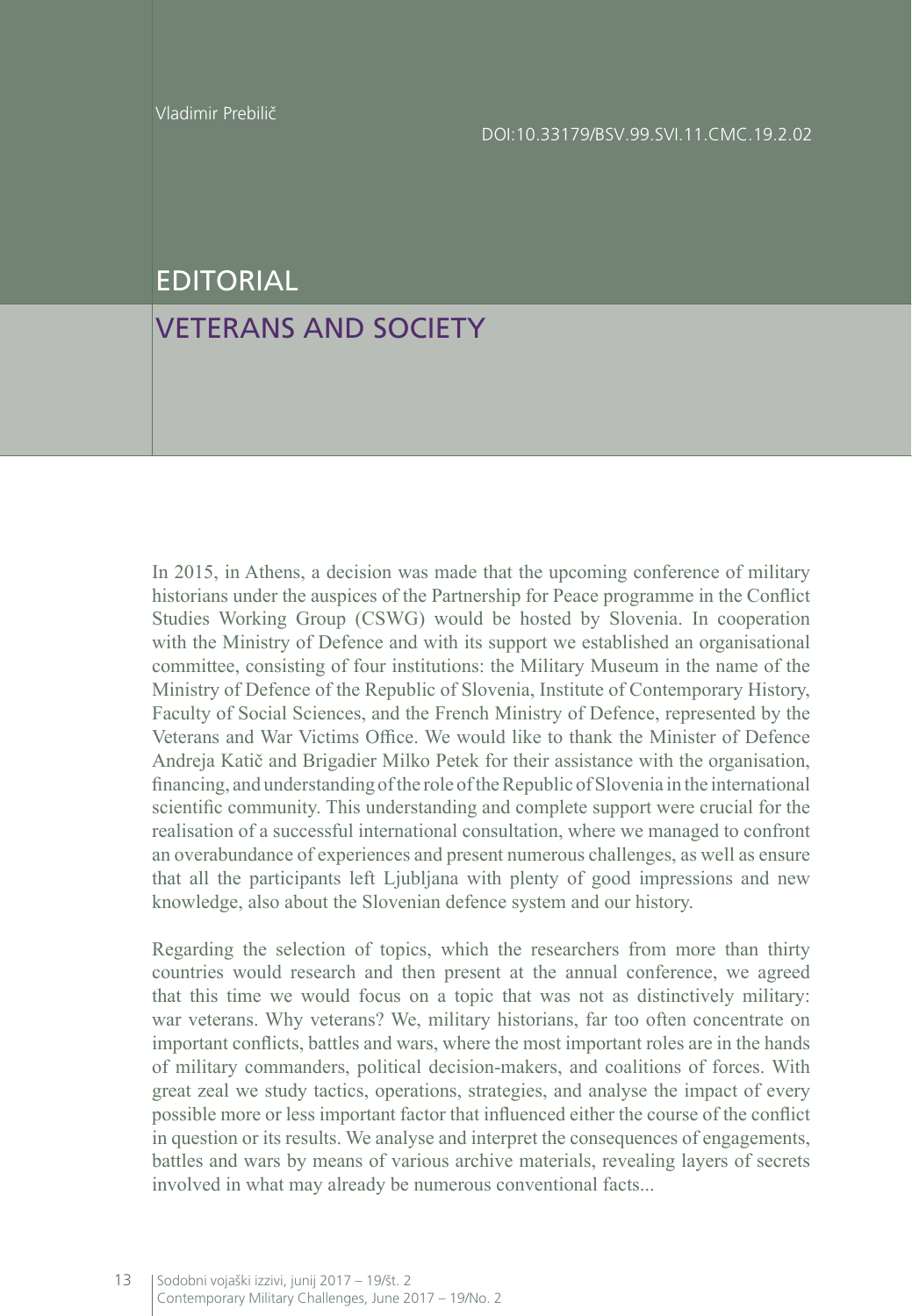However, when the weapons fall silent, as the stage is once again taken over by politicians and as normal life in its myriad of ways resumes (as war and its consequences are undoubtedly abnormal circumstances), the elimination of the consequences of war comes to the forefront. Everyone focuses on the restoration of devastated cities and infrastructure as well as on the revitalisation of state economies. The militaries of the victorious as well as  $-$  even more so  $-$  the defeated side retreat to the background. Soldiers, perhaps especially those who cannot continue working in the military structures due to the consequences of wars, become even less visible. Precisely these consequences of wars leave permanent scars on the soldiers. They can alter the soldiers' personalities irreversibly and completely, and often change the way of the former soldier's lives forever. Unfortunately it frequently happens that the soldiers' societal, social and general status takes a turn for the worse as well. Precisely for this reason a number of various veteran organisations have been established, whose purpose is not only to maintain contacts between the former soldiers but also to represent them, their status and their rights, and bring the attention to their unequal position in the society. One would expect that the status of veterans would thus be addressed properly and that further potential marginalisation of the former members of the armed forces would no longer be an issue, but unfortunately that is not the case.

Although the attitude of the state towards the veterans in fact reflects its maturity, sensitivity to the vulnerable, and respect of its most meritorious citizens, this issue is often not settled in a manner that one would expect. The reasons for this situation can be found on both sides: on the side of the decision-making elites, which far too eagerly assign top priority to other, possibly more pressing issues; as well as on the side of the veteran organisations themselves, which should certainly operate in such a way as to represent a direct and tougher negotiator when it comes to the status of veterans. During the economic crisis, when the negative consequences almost as a rule affect the lowest social strata most adversely, the situation of the veterans is not much different. The cutbacks of national and consequently defence budgets result in the diminished resources available for the veterans. Most often the veterans are where the financial cuts actually begin.

For this reason the discussion about the status of veterans is a very pressing topic, even today. At the same time the veteran organisations are the ones that represent a live historical memory of extreme efforts and great sacrifice. As such they are a living reminder of what wars and post-war events represent. The decision-makers should learn so much from them... And perhaps these sorts of discussions will contribute to changes in these relations.

Esteemed veterans, we should thank you, pay our respect to you, and endeavour to maintain the sincerest possible relations with you. As it is, it is a fundamental characteristic of every veteran that they have put their nation as a whole before their own interests as well as before the interests of their loved ones and those of other groups. For this noble goal they have been prepared to sacrifice everything: their